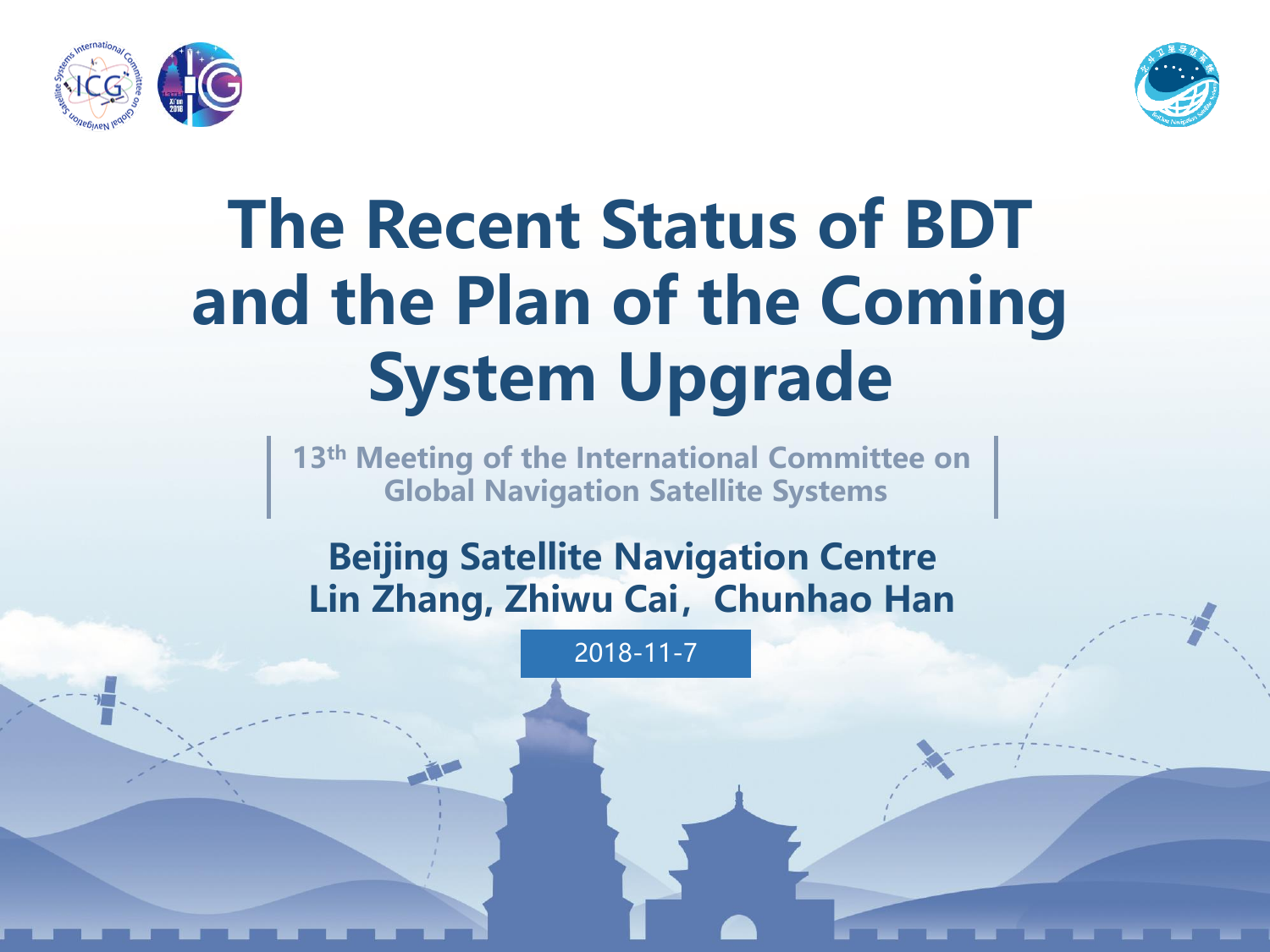

# **CONTENT**

#### **The Recent Status of BDT 0101**

- **The System Structure of BDT**
- **Time Offset Between BDT and UTC(BSNC)**
- **Time Offset Between BDT and UTC Time Offset Between BDT and UTC**
- **Frequency Stability of BDT**

**02** 

### **The Upgrade Plan of BDT (BDS-3)**

- **The Development of Time-keeping Technology The Development of Time-keeping Technology**
- **The Application of Optical Fiber Links in Ground Stations**
- **The New Monitor Links of BGTO Parameters**



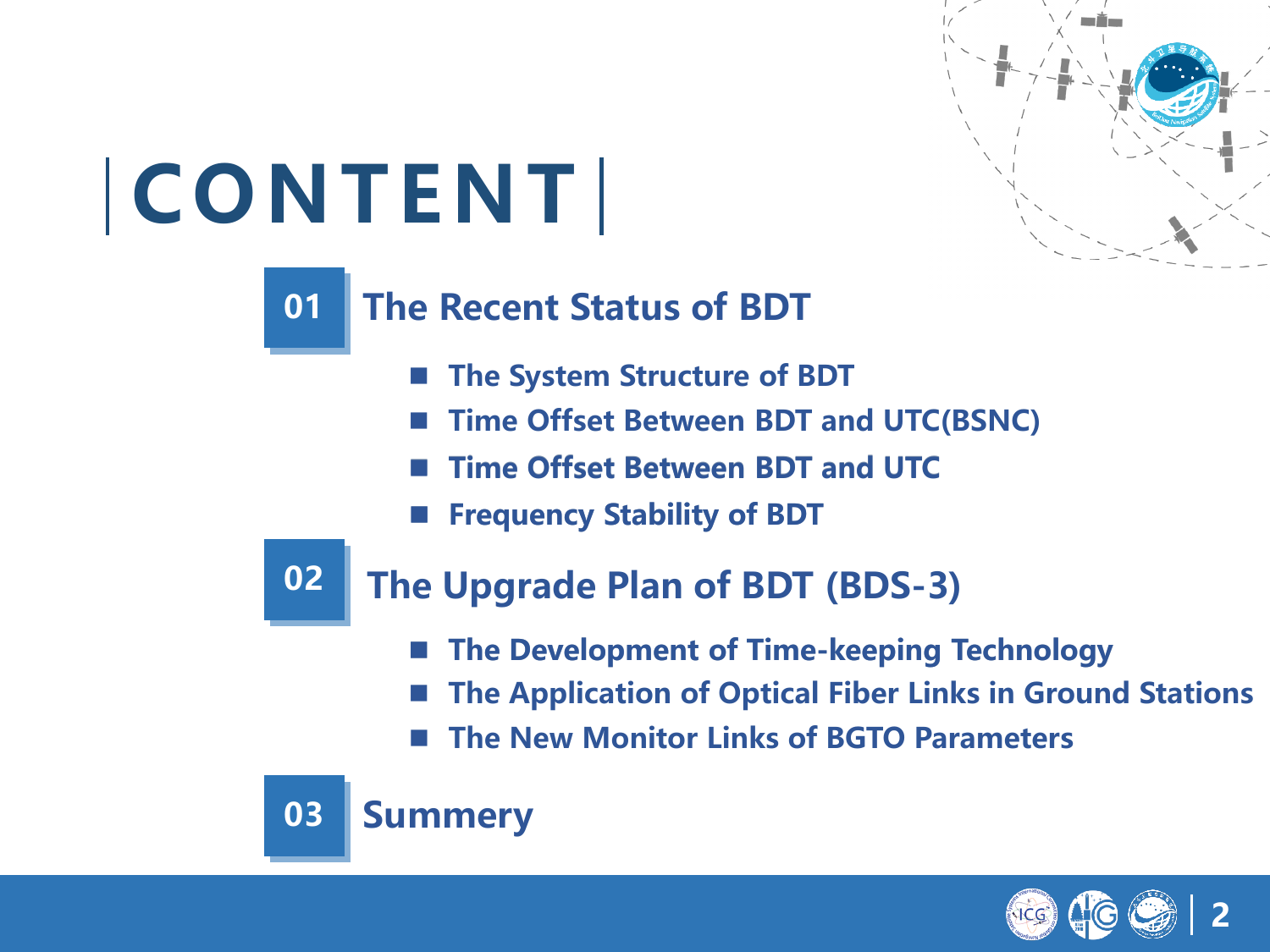

### **The Recent Status of BDT**

- **The System Structure of BDT**
- Time Offset Between BDT and UTC(BSNC)
- **Time Offset Between UTC(BSNC) and UTC**
- **Time Offset Between BDT and UTC**
- **Frequency Stability of BDT**

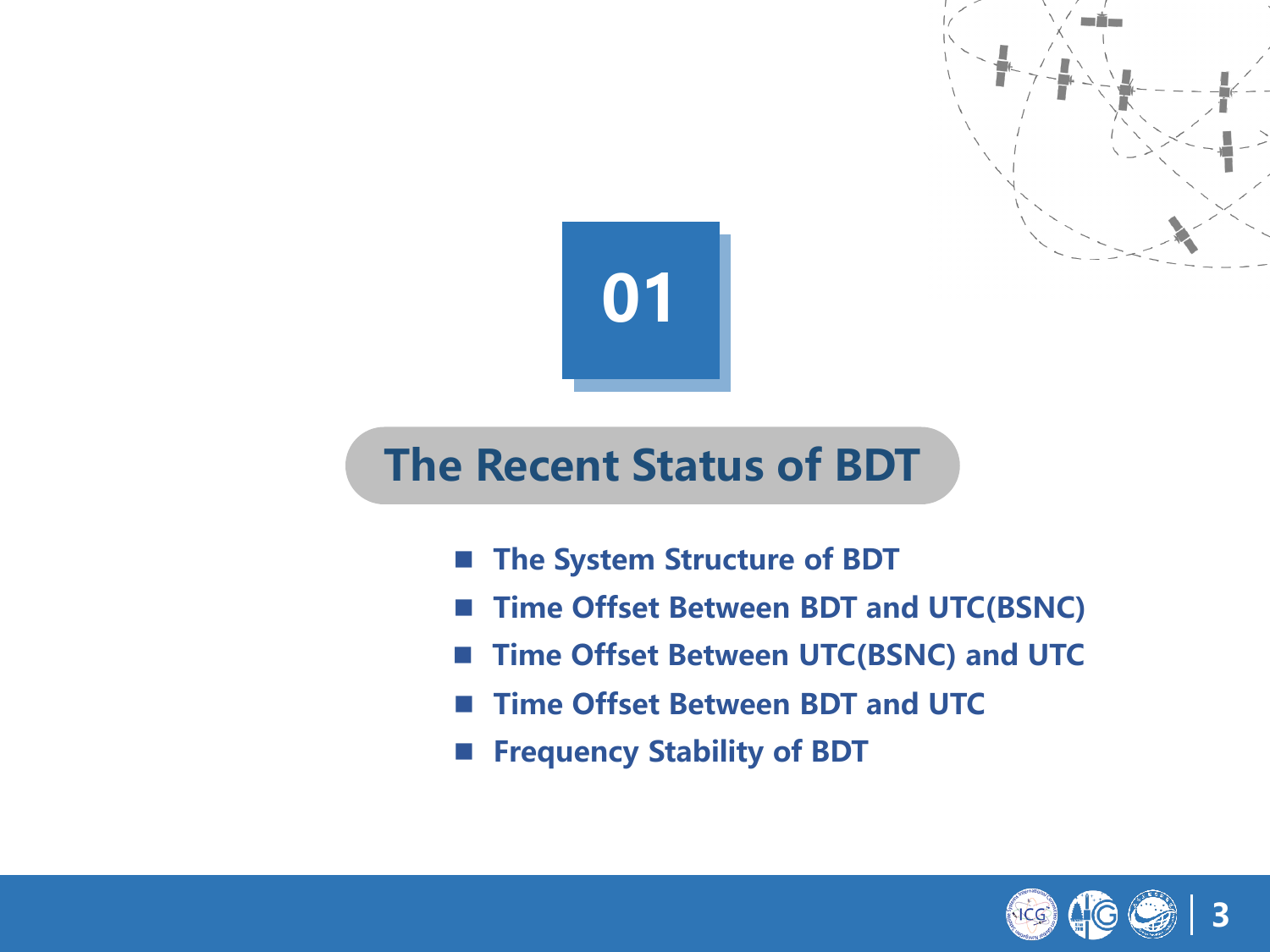

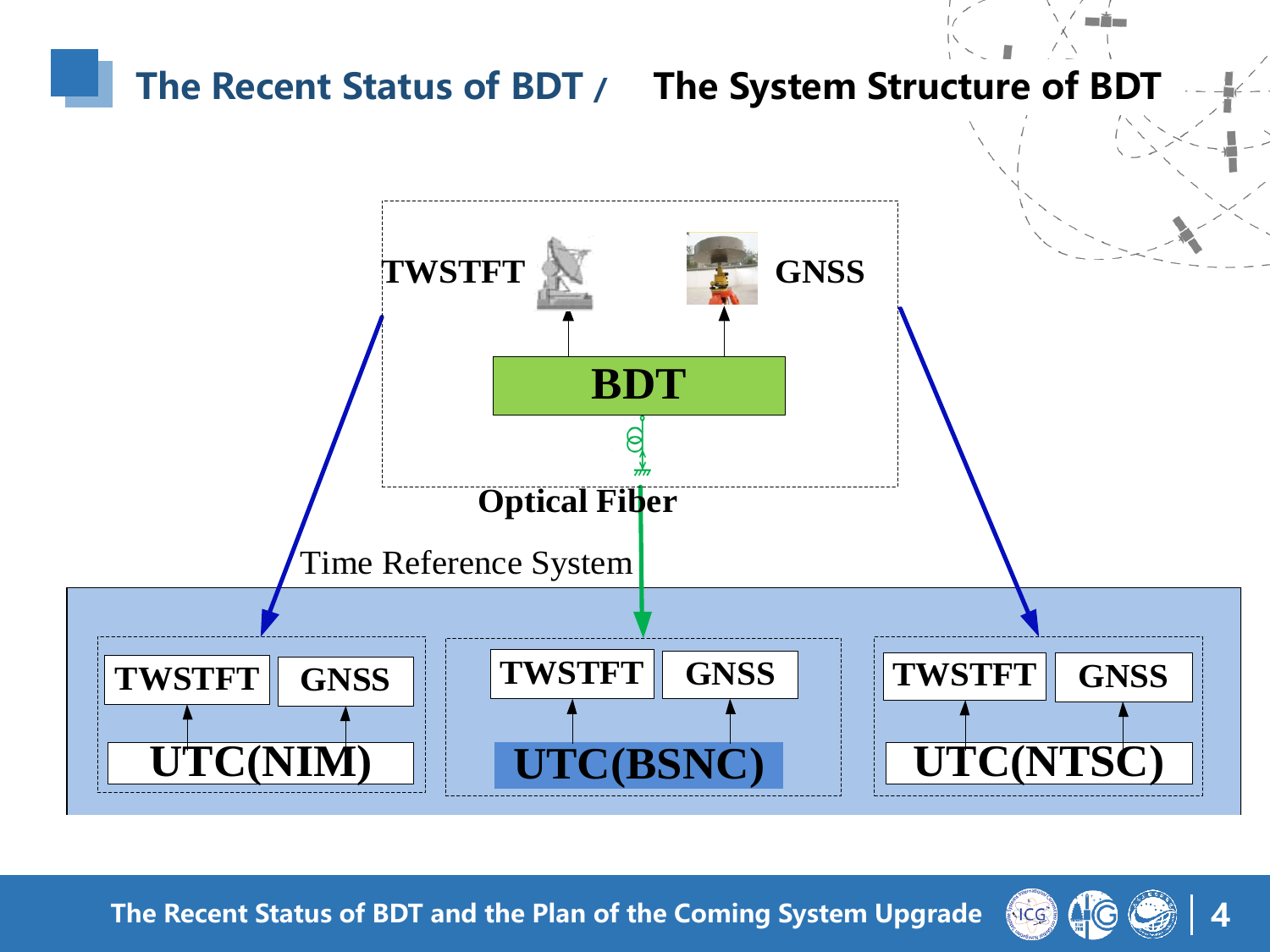

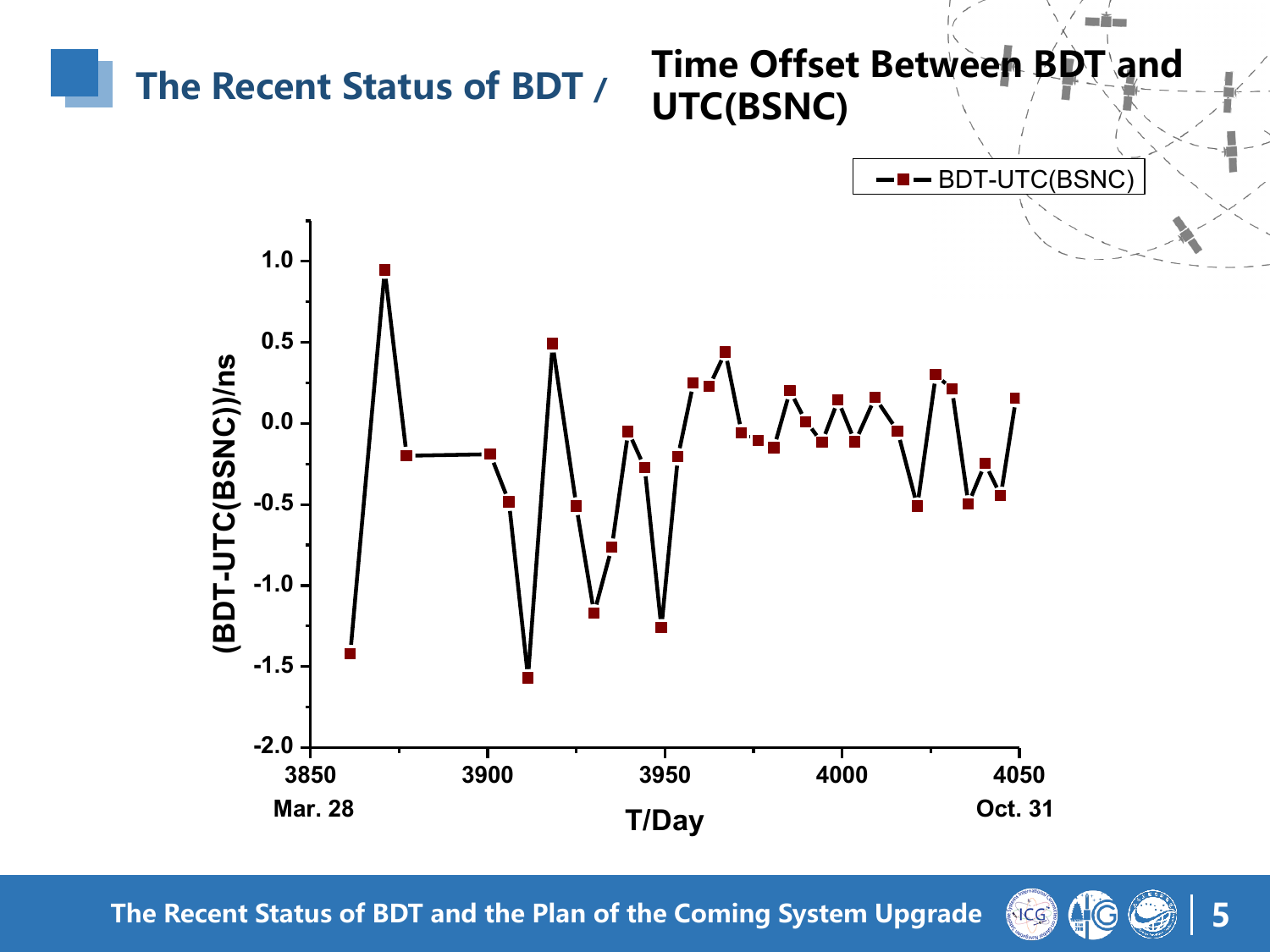

**6** NCG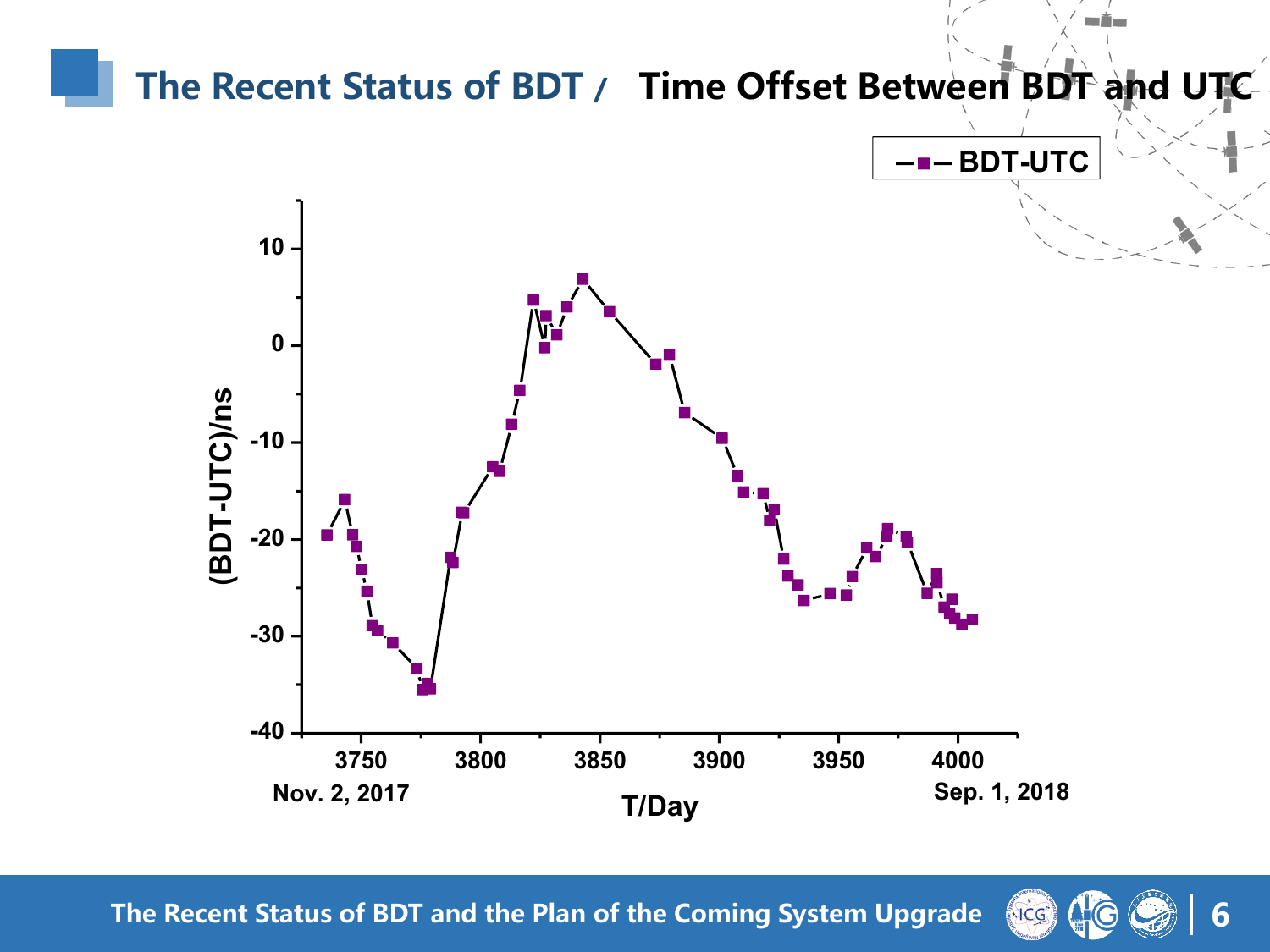

**7** NCG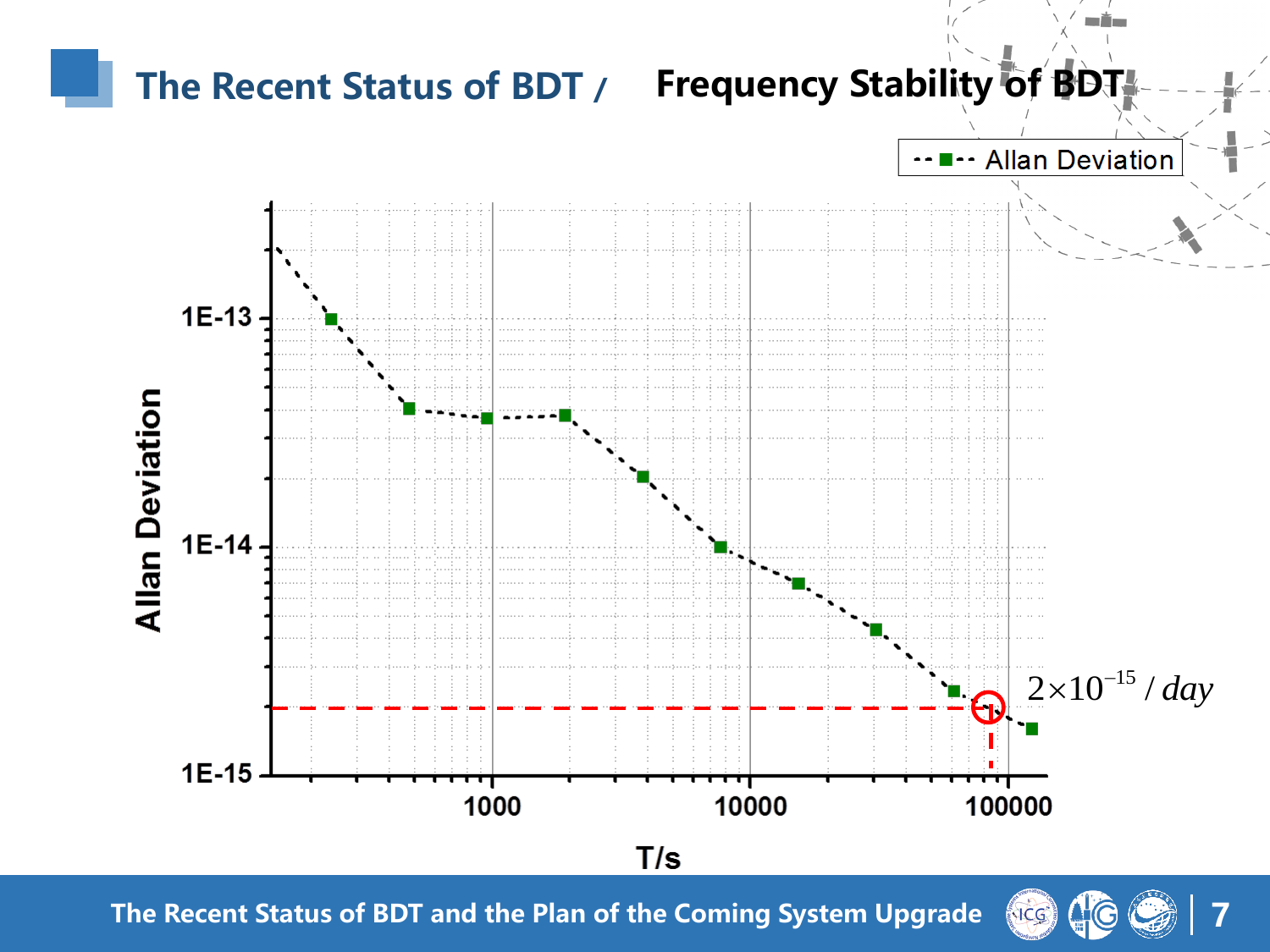

### **The Upgrade Plan of BDT (BDS-3)**

- The Development of Time-keeping Technology
- **The Application of Optical Fiber Links in Ground Stations**
- **The New Monitor Links of BGTO Parameters**

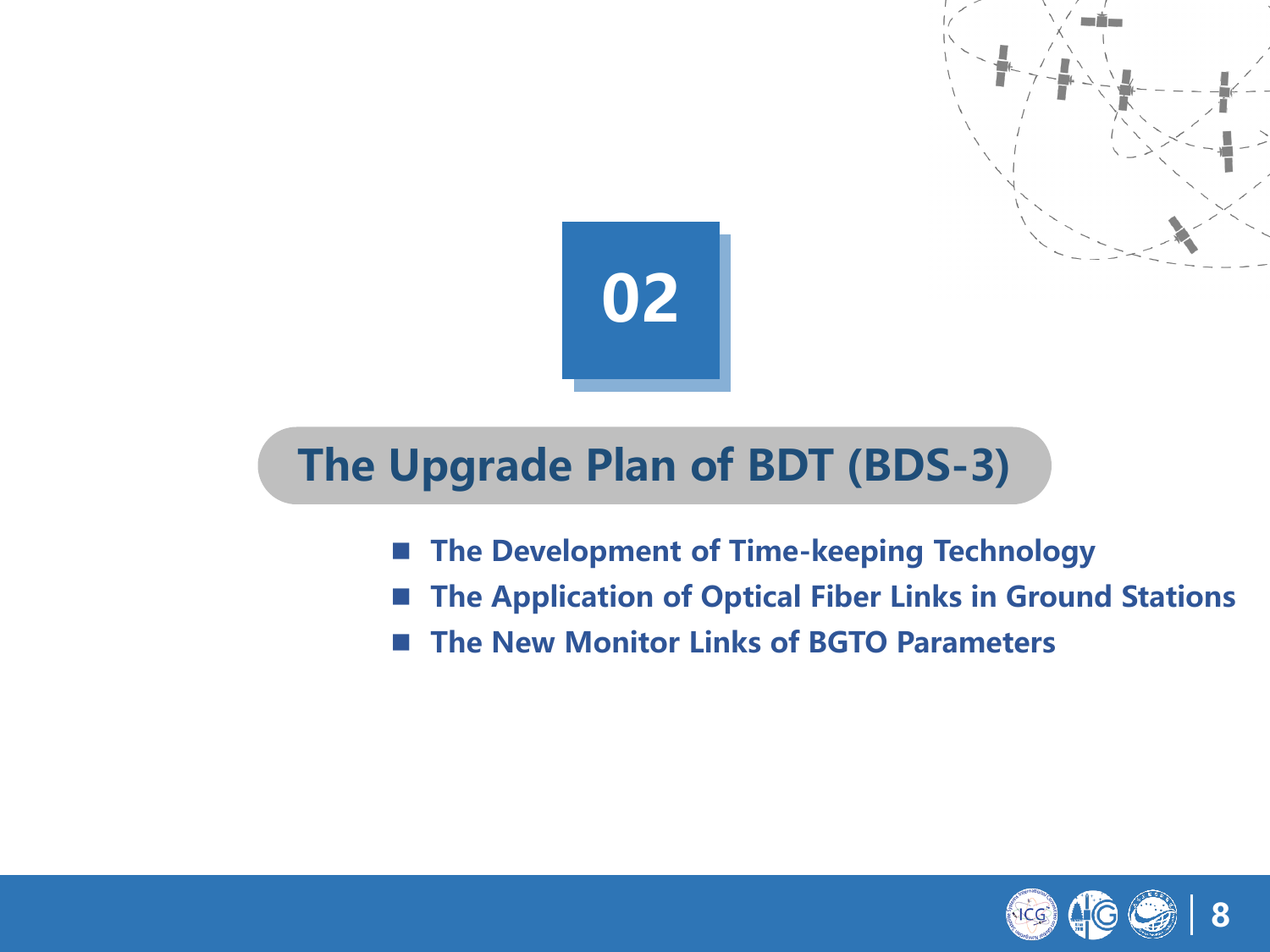### The Upgrade Plan of BDT (BDS-3)/ The Development of Time**keeping Technology**

### **Structure of TFS(Time and Frequency System)**



**The Recent Status of BDT and the Plan of the Coming System Upgrade**



<u>a Timo</u>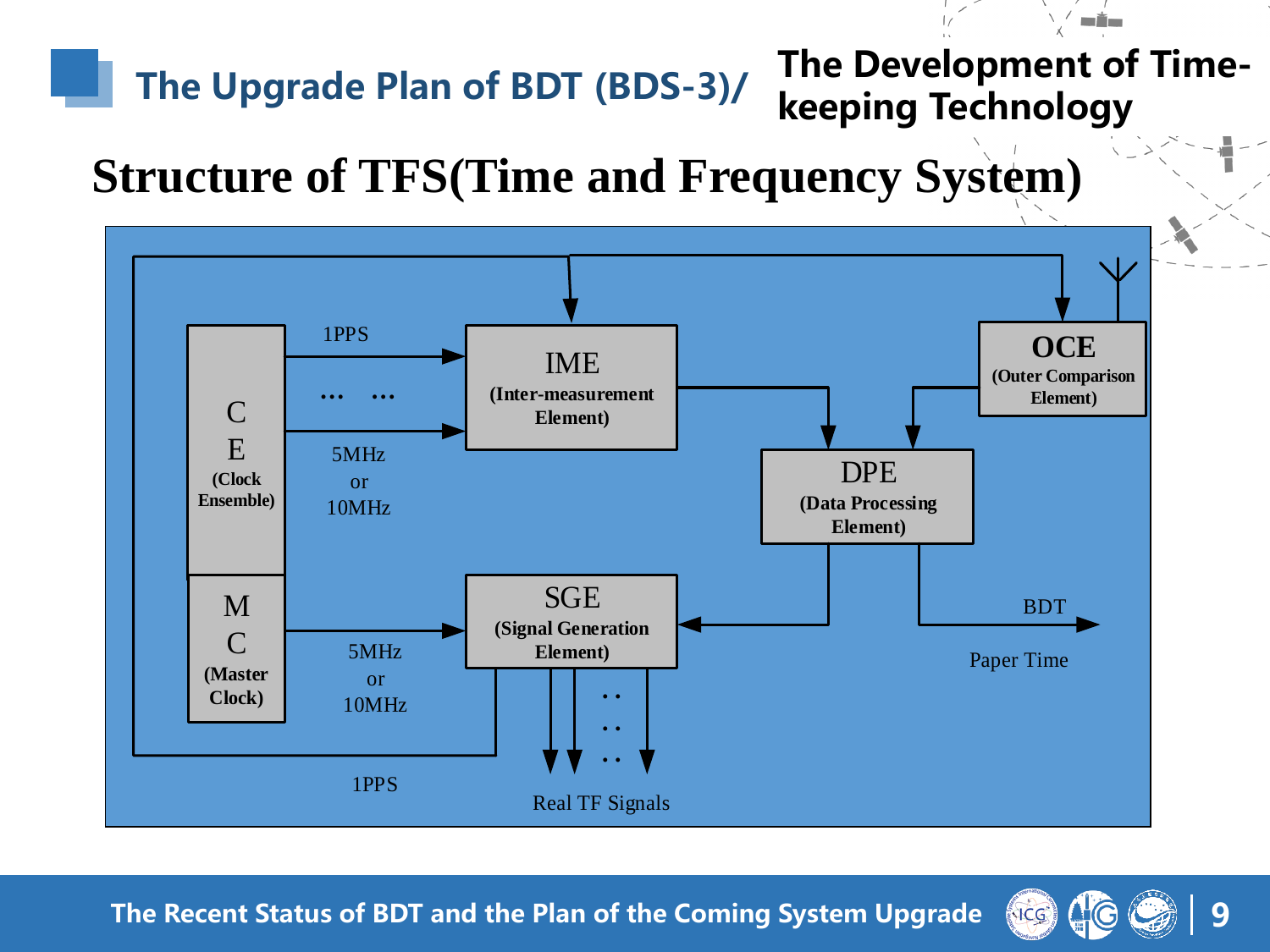The Upgrade Plan of BDT (BDS-3)/ The Development of Time-

**keeping Technology**

## **Ensemble: More Clocks**

- **Hydrogen Clocks (Made in China)**
- **Cesium Clocks (Made in China)**
- **Clock Number ≥7**

## **Algorithm: Optimized Models**

- **Weight Factors: Stability and Predictability**
- **Modify Frequency Drift**



**10**

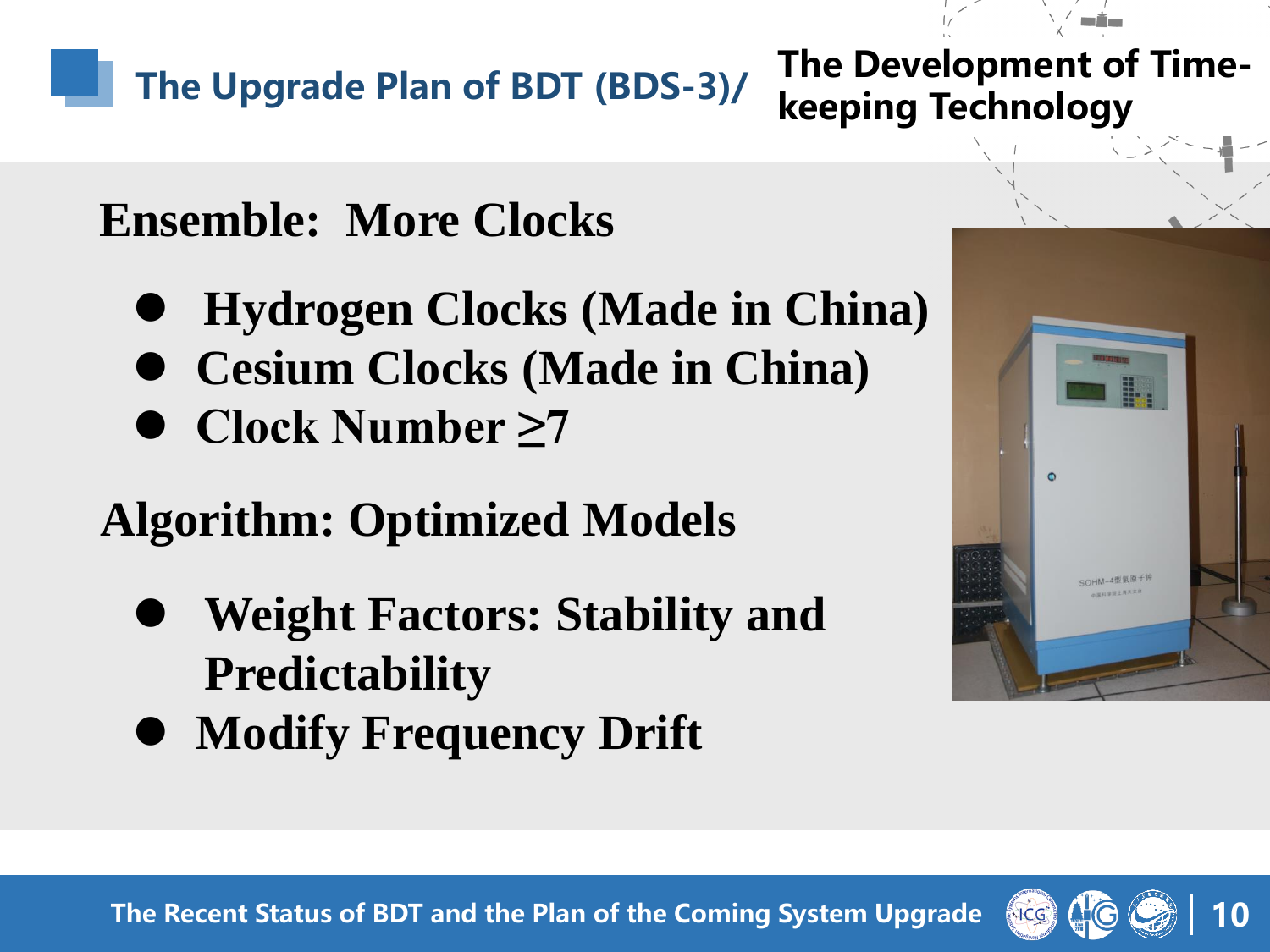

**11**  $\bigcap$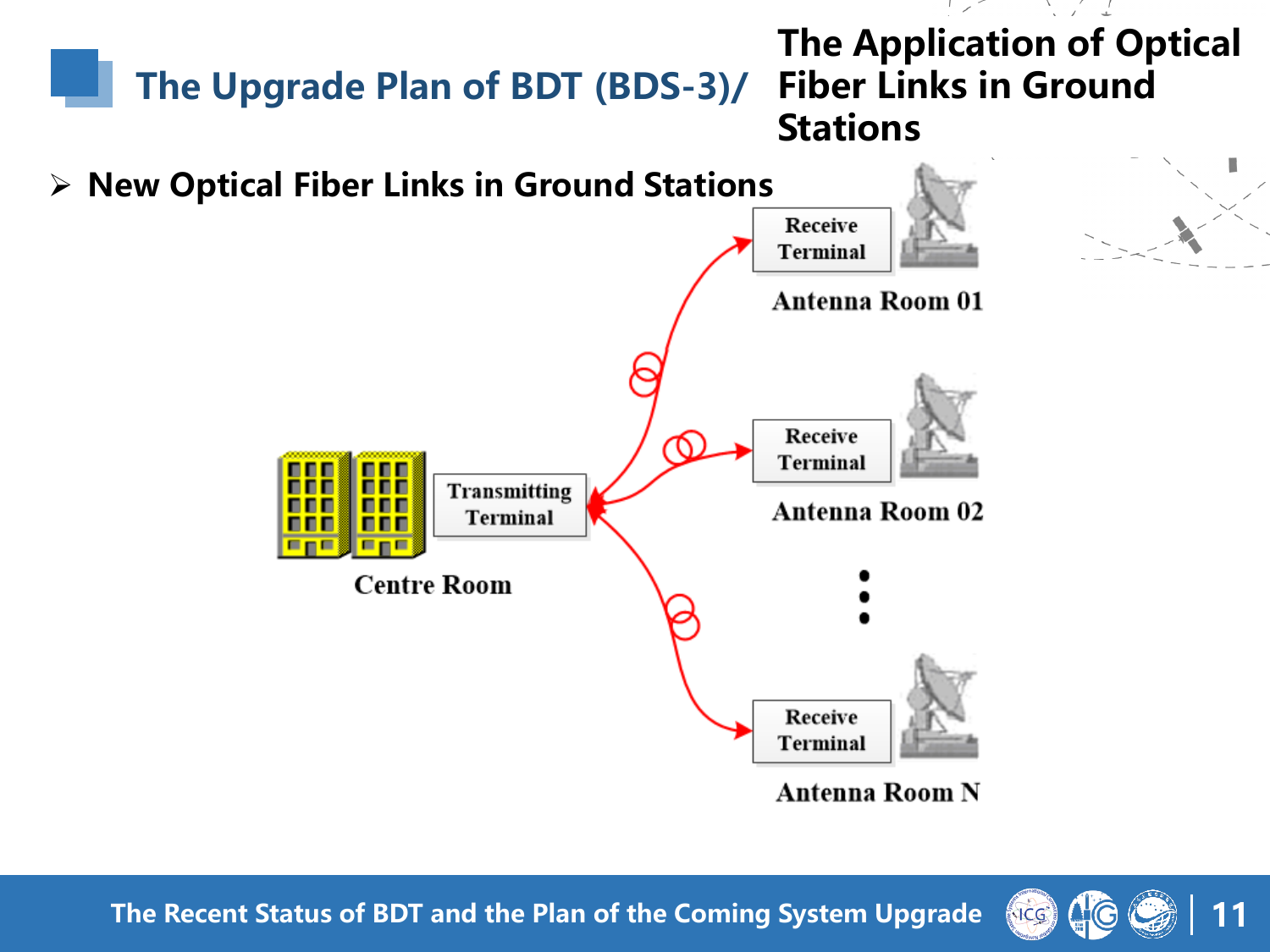

**T/s**

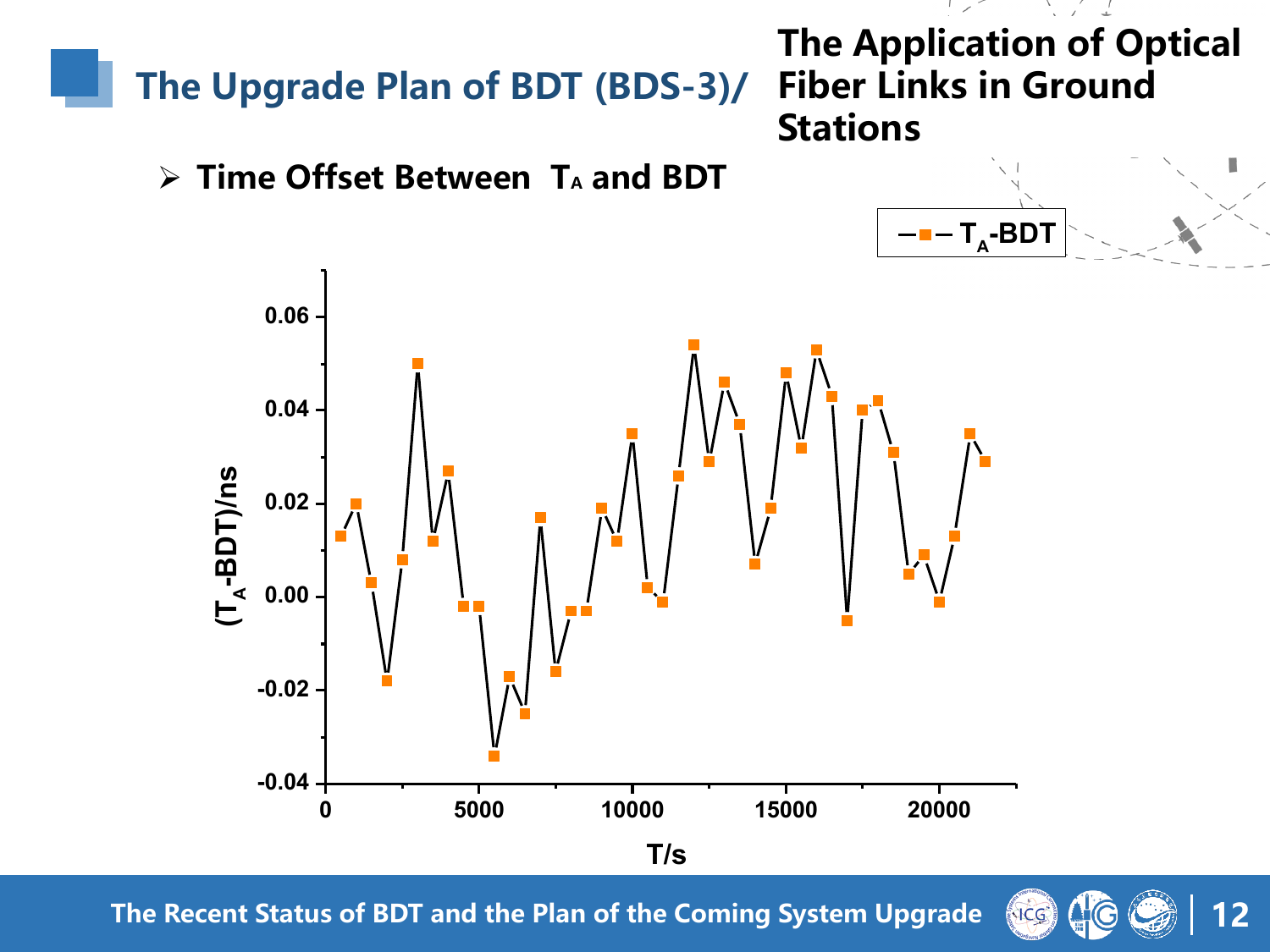

**of BGTO Parameters**

## **BGTO**:**Time offset among BDT and Other GNSST (GPST, GLNT, GST)**

- **The BGTO parameters will be broadcasted in BDS-3.**
- **The formation of BGTO parameters could be inquired in the ICD document of BDS.**

**The Recent Status of BDT and the Plan of the Coming System Upgrade**



**13**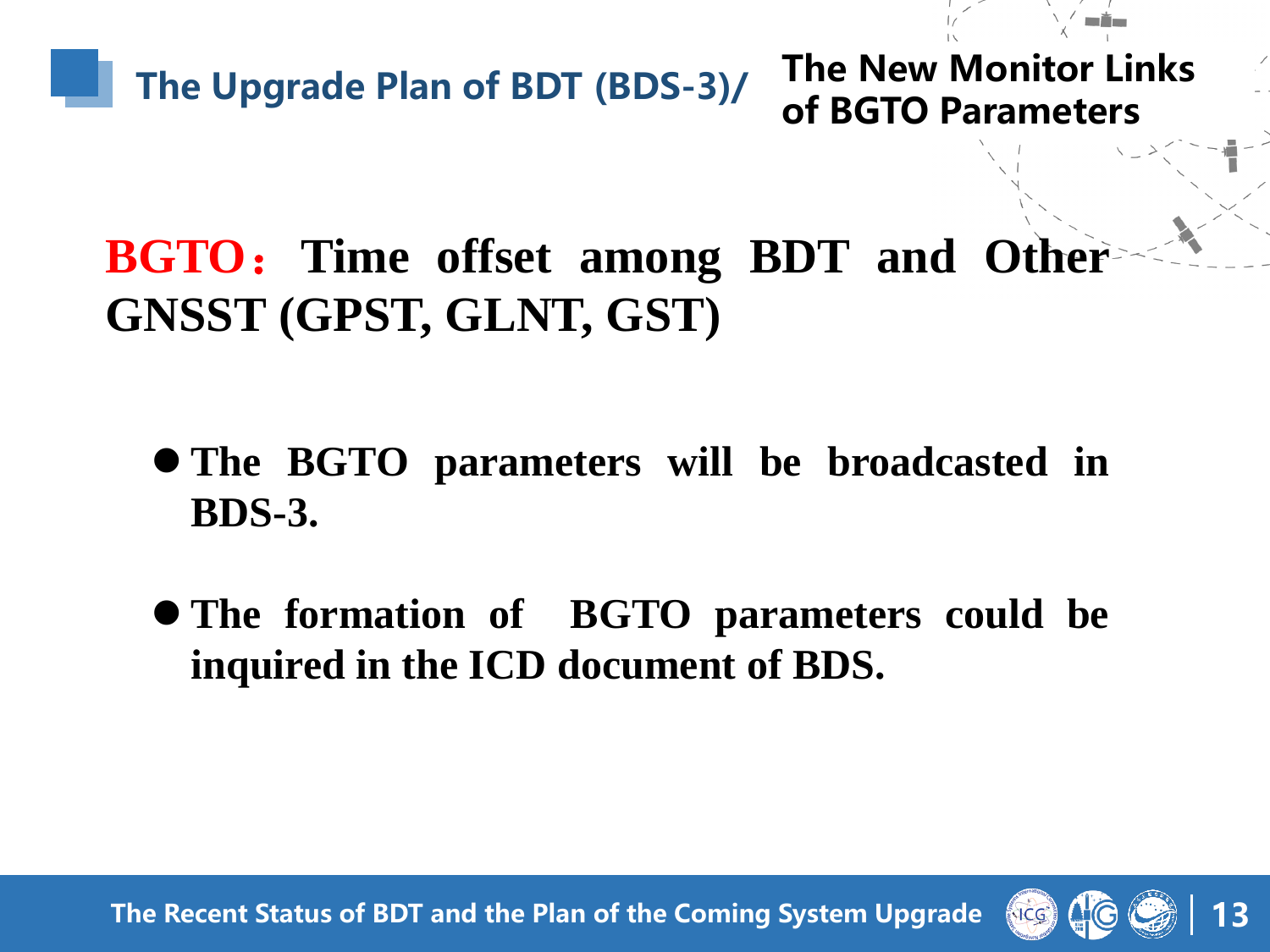## The Upgrade Plan of BDT (BDS-3)/ The New Monitor Links

# **of BGTO Parameters**

#### **ICD Document BGTO Parameters**

| <b>BeiDou Navigation Satellite System</b> |
|-------------------------------------------|
| <b>Signal In Space</b>                    |
| <b>Interface Control Document</b>         |

**Open Service Signal (Version 2.1)** 



**China Satellite Navigation Office** November 2016

#### 5.2.4.18 Time Parameters relative to GPS time  $(A_{0GPS}, A_{1GPS})$

These parameters indicate the relationship between BDT and GPS time as in Table 5-17. (Not broadcast temporarily)

#### Table 5-17 Time parameters relative to GPS time

| <b>Parameter</b>         | No. of Bits | <b>Scale factor (LSB)</b> | <b>Units</b> |
|--------------------------|-------------|---------------------------|--------------|
| <b>A</b> <sub>0GPS</sub> |             | 0.1                       | ns           |
| $A_{1GPS}$               |             | 0.1                       | ns/s         |

Parameters so indicated are two's complement, with the sign bit  $(+ or -)$ occupying the MSB.

A<sub>0GPS</sub>: BDT clock bias relative to GPS time;

A<sub>1GPS</sub>: BDT clock rate relative to GPS time.

The relationship between BDT and GPS time is as follows:

 $t_{\text{GPS}} = t_{\text{E}} - \Delta t_{\text{GPS}}$ 

where,  $\Delta t_{GPS} = A_{0GPS} + A_{1GPS} \times t_E$ ;

 $t_E$  is the SOW in BDT computed by user.

#### 5.2.4.19 Time Parameters relative to Galileo time( $A_{0Gal}$ ,  $A_{1Gal}$ )

These parameters indicate the relationship between BDT and Galileo

42

BDS-SIS-ICD-2.1 2016-11

|  | C 2016 China Satellite Navigation Office |  |  |
|--|------------------------------------------|--|--|

time as in Table 5-18. (Not broadcast temporarily)

| Table 5-18 Time parameters relative to Galileo time |  |                                                                            |              |  |  |
|-----------------------------------------------------|--|----------------------------------------------------------------------------|--------------|--|--|
| <b>Parameter</b><br>No. of Bits                     |  | <b>Scale factor (LSB)</b>                                                  | <b>Units</b> |  |  |
| Antal                                               |  | 0.1                                                                        | ns.          |  |  |
| Aigat                                               |  | 0.1                                                                        | ns/s         |  |  |
|                                                     |  | Parameters so indicated are two's complement, with the sign bit $(+ or -)$ |              |  |  |

occupying the MSB. A<sub>oCal</sub>: BDT clock bias relative to Galileo system time;

A<sub>tGal</sub>: BDT clock rate relative to Galileo system time.

Relationship between BDT and Galileo system time is as follows:

 $t_{Gal} = t_E - \Delta t_{Gal}$ 

where  $\Delta t_{\text{Gal}} = A_{\text{total}} + A_{\text{total}} \times t_{\text{pl}}$ ;

te is the SOW in BDT computed by user.

#### 5.2.4.20 Time Parameters relative to GLONASS time (A<sub>9GLO</sub>, A<sub>1GLO</sub>)

These parameters indicate the relationship between BDT and GLONASS time as in Table 5-19. (Not broadcast temporarily)

#### Table 5-19 Time parameters relative to GLONASS time

| <b>Parameter</b>                                                                                             | No. of Bits | <b>Scale factor (LSB)</b> | <b>Units</b> |  |  |  |
|--------------------------------------------------------------------------------------------------------------|-------------|---------------------------|--------------|--|--|--|
| Aaczo                                                                                                        |             | 0.1                       | ns.          |  |  |  |
| Aiceo                                                                                                        |             | 0.1                       | ns/s         |  |  |  |
| Parameters so indicated are two's complement, with the sign bit $(+ or -)$<br><b><i>compains</i></b> the MSR |             |                           |              |  |  |  |

AgaLo: BDT clock bias relative to GLONASS time;

A<sub>10L0</sub>: BDT clock rate relative to GLONASS time.

Relationship between BDT and GLONASS time is as follows:

 $t_{GLO} = t_E - \Delta t_{GLO}$ 

43

where  $\Delta t_{GLO} = A_{OGLO} + A_{IGLO} \times t_E$ ;

t<sub>E</sub> is the SOW in BDT computed by user.

RDS-SIS-JCD-2-1 2016-11

**14**

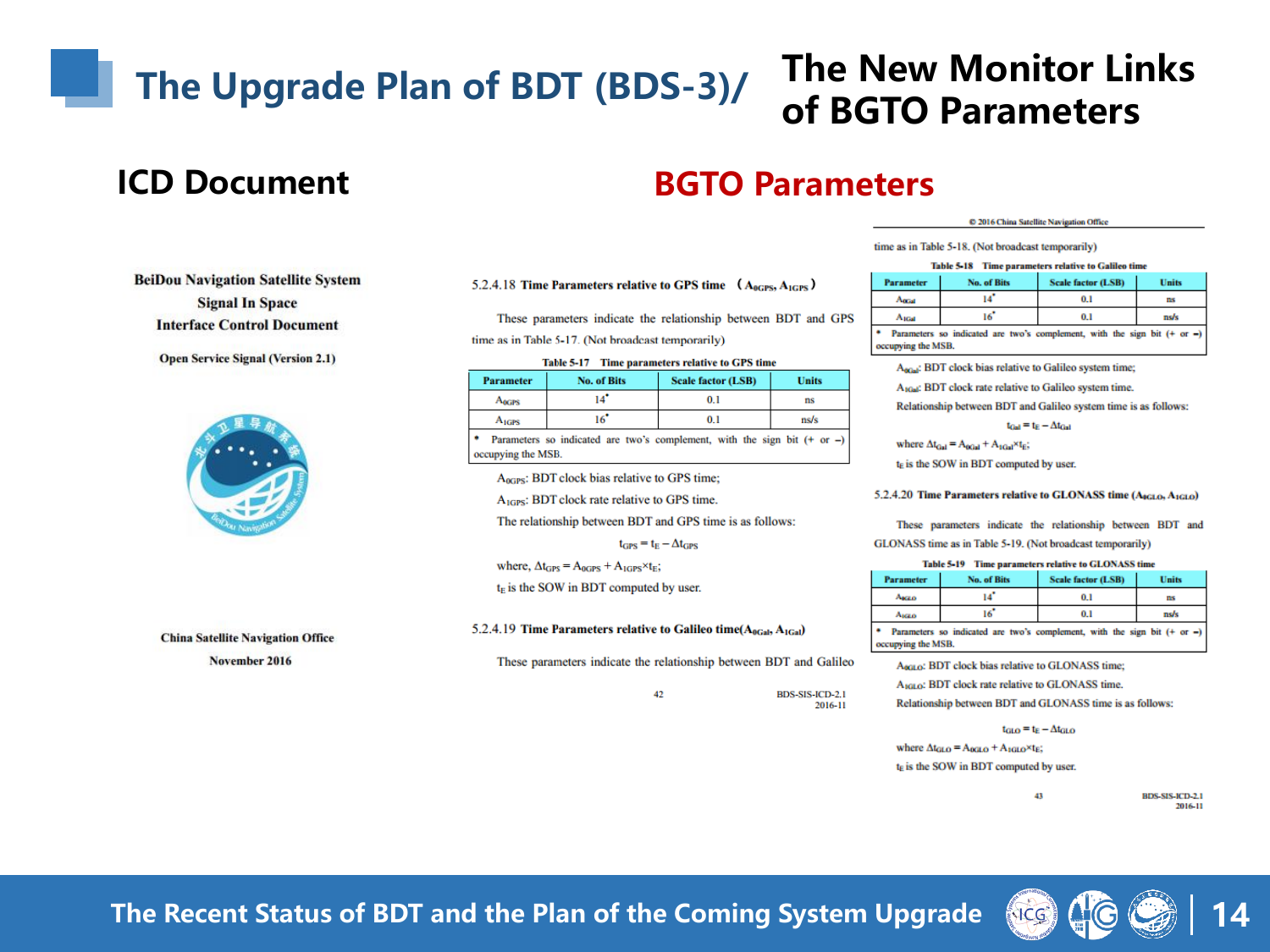

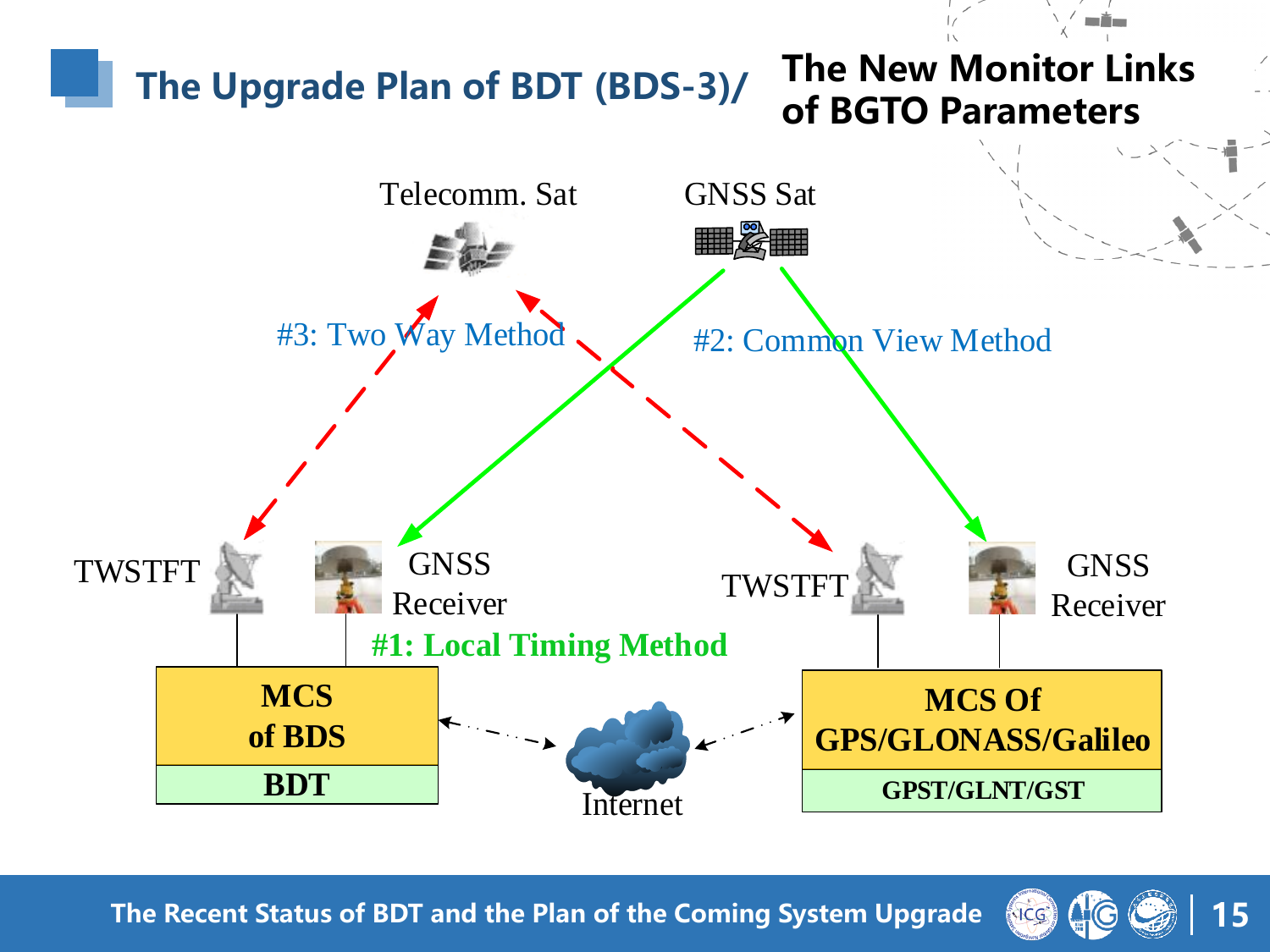

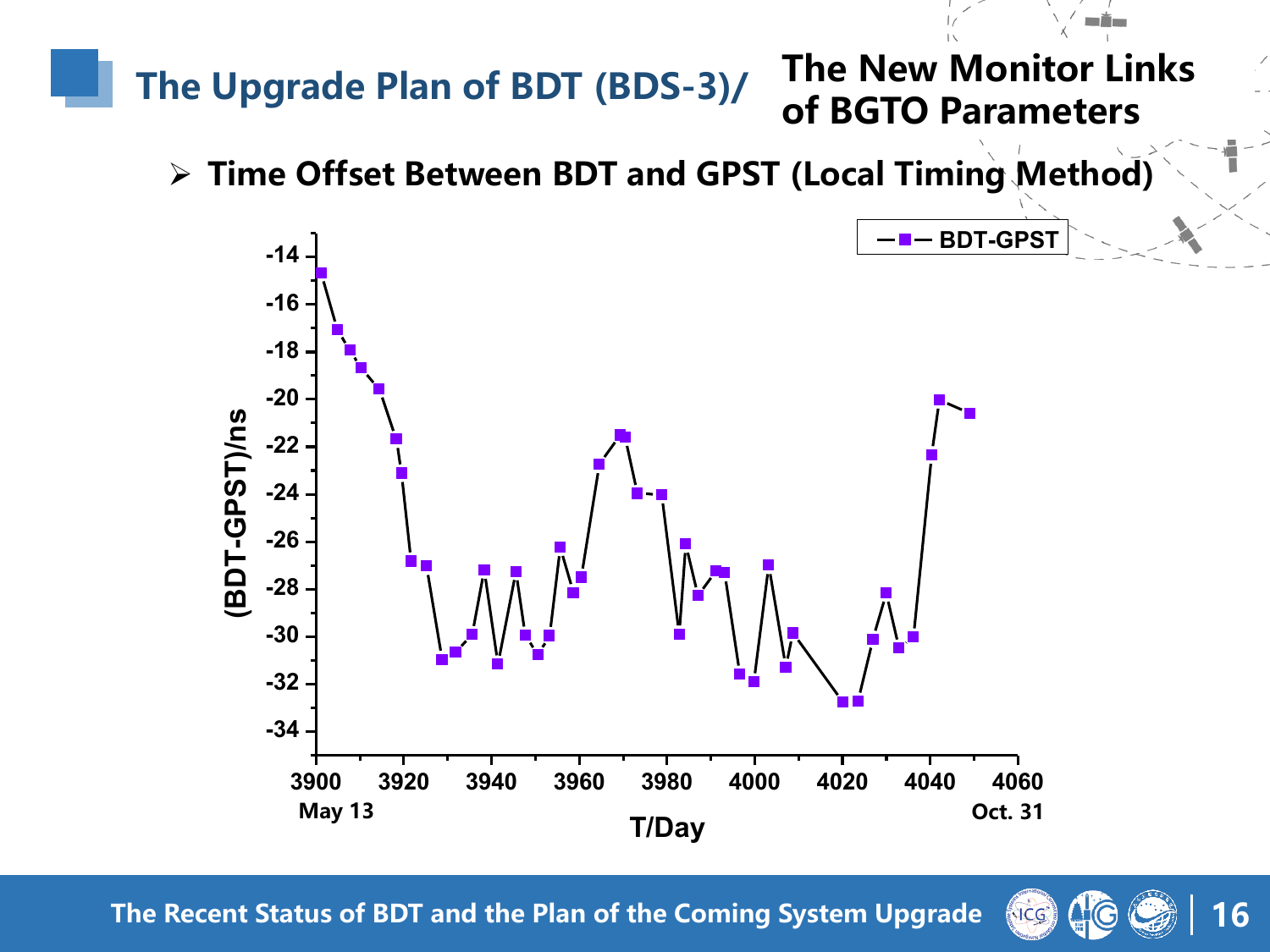



mŠm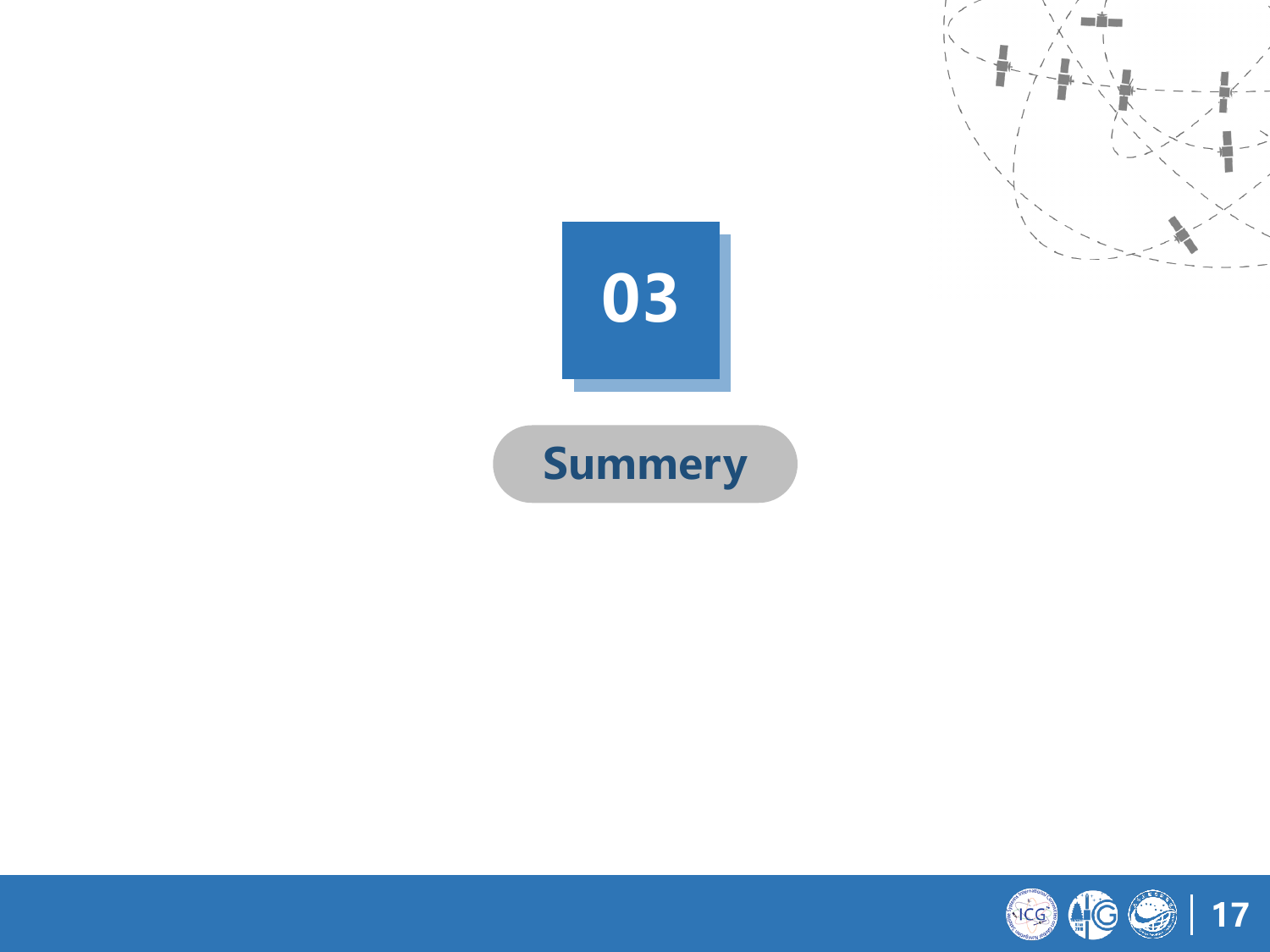

➢**The BDT system runs stably and reliably in this year which provides stable time service for BDS and users.**

➢**The time-keeping technology of BDT has been developed in BDS-3 by using more atomic clocks and better algorithm, which improves the performance of BDT both in time accuracy and stability.** 

➢**Due to the good performance of the optical fiber links, it has been widely used in BDS ground stations.** 

➢**The BGTO parameters will be broadcasted in BDS-3 which will support the compatibility and interoperability among GNSST.**